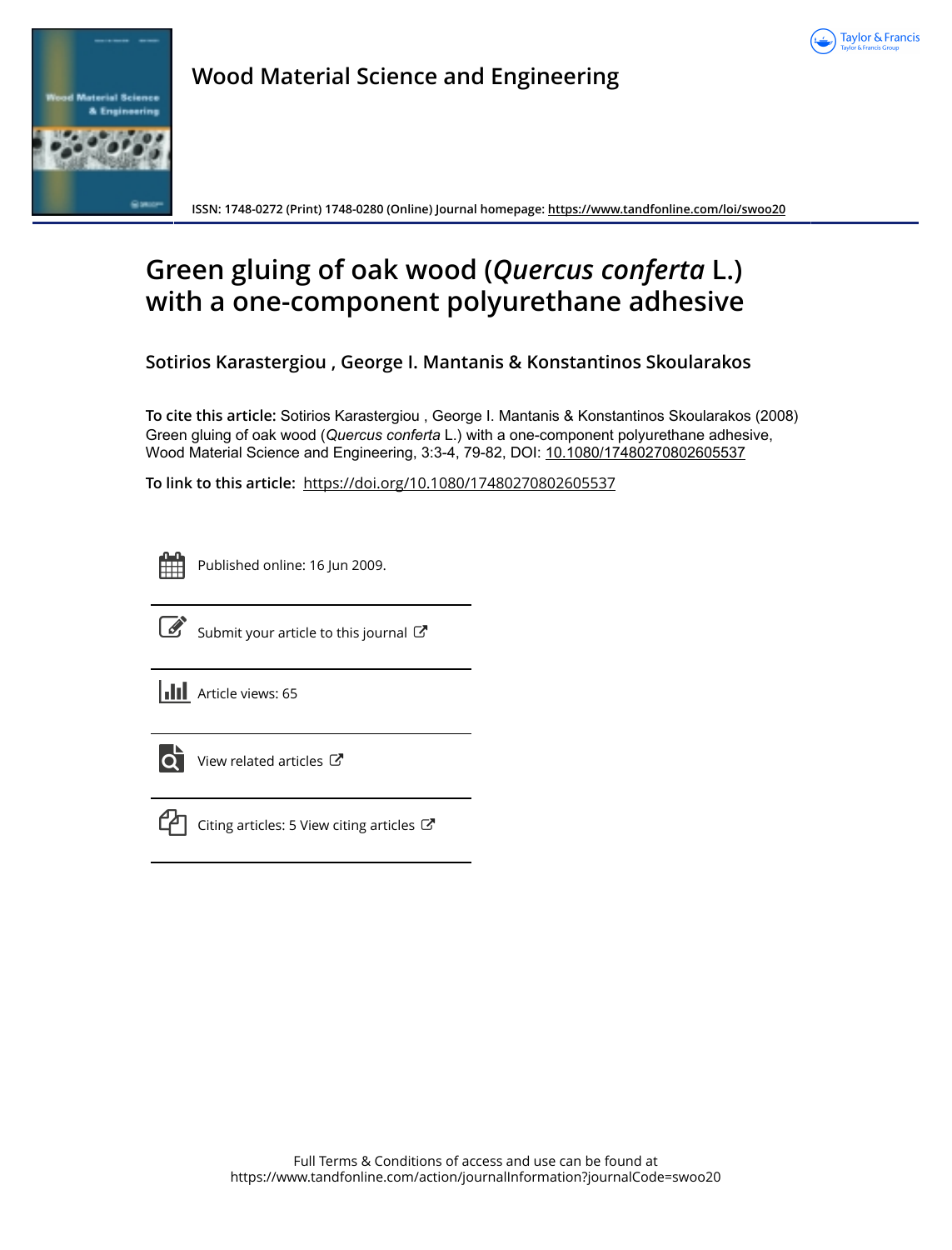

## SHORT NOTE

# Green gluing of oak wood (Quercus conferta L.) with a one-component polyurethane adhesive

# SOTIRIOS KARASTERGIOU, GEORGE I. MANTANIS & KONSTANTINOS SKOULARAKOS

Department of Wood and Furniture Design and Technology, Technological Education Institute (TEI) of Larissa, Branch of Karditsa, Karditsa, Greece

#### Abstract

This research work presents a study on the properties of finger jointing green oak wood (Ouercus conferta L.) using a onecomponent polyurethane adhesive. The effect of finger-joint orientation (vertical or horizontal fingers) was also examined. In general, the results from the measurements of modulus of rupture and modulus of elasticity of green-glued finger-jointed specimens indicated that the green gluing of a high-density species such as oak wood is feasible.

Keywords: Adhesives, finger-jointing, green wood gluing, oak wood, polyurethanes.

#### Introduction

Green gluing, or wet gluing, of wood refers to gluing of unseasoned or green wood as opposed to conventional gluing of dried wood. There is a growing interest today in green gluing of wood and its applications, especially for re-engineering and enhancing the quality of lower grade softwoods (Maun & Cooper, 1999).

Several technologies using a number of different adhesive systems for green gluing have been developed over the years (e.g. see the review in Sterley, 2005). In the very beginning, melamine urea formaldehyde (MUF) and phenol resorcinol formaldehyde (PRF) resin systems were used (Källander, 2005).

Parker and co-workers enabled the development of a resin system, known as Greenweld, for fingerjointing green softwood species (Parker *et al.*, 1991; Parker, 1994). This technology is today widespread in countries such as the USA, Australia and New Zealand. Lipke (2005) provided practical experience using the Greenweld technology for green-glued finger-jointed wall studs. Properzi et al. (2001a, b, 2003) carried out tests using a new structural cold-setting MUF resin system which was successfully implemented for gluing green wood. A twocomponent adhesive, named SoyBond, based on hydrolysed soy protein and conventional PRF adhesive, has also been introduced for jointing of green timber (e.g. Kreibich et al., 1998).

An important area of research is the wood adhesive bond performance, which deals with the properties of the cured adhesive in the bond line and its behaviour when stresses and climatic degradation might occur. In particular, the bond performance between wood and polyurethane (PUR) adhesives has been investigated (Vick & Okkonen, 1998, 2000; Maun & Cooper, 1999; Verreault, 1999, 2000; George et al., 2003; Sterley, 2004). Sterley (2004) found that the tensile strength in a dried state of green-glued finger joints is higher using a onecomponent PUR adhesive compared with using modified and conventional PRF adhesives. The general observation was that the PUR adhesive was more ductile and created stronger joints because of a higher fracture energy. Other investigations have concentrated on studying the final properties of green-glued wood such as creep, resistance to high temperature and resistance to moisture (Lange et al.,

(Received 24 August 2007; accepted 25 August 2008)

ISSN 1748-0272 print/ISSN 1748-0280 online © 2008 Taylor & Francis DOI: 10.1080/17480270802605537

Correspondence: G. Mantanis, Department of Wood and Furniture Design and Technology, Technological Education Institute (TEI) of Larissa, Branch of Karditsa, Terma Mavromichali Str., 43100, Karditsa, Greece. E-mail: mantanis@teilar.gr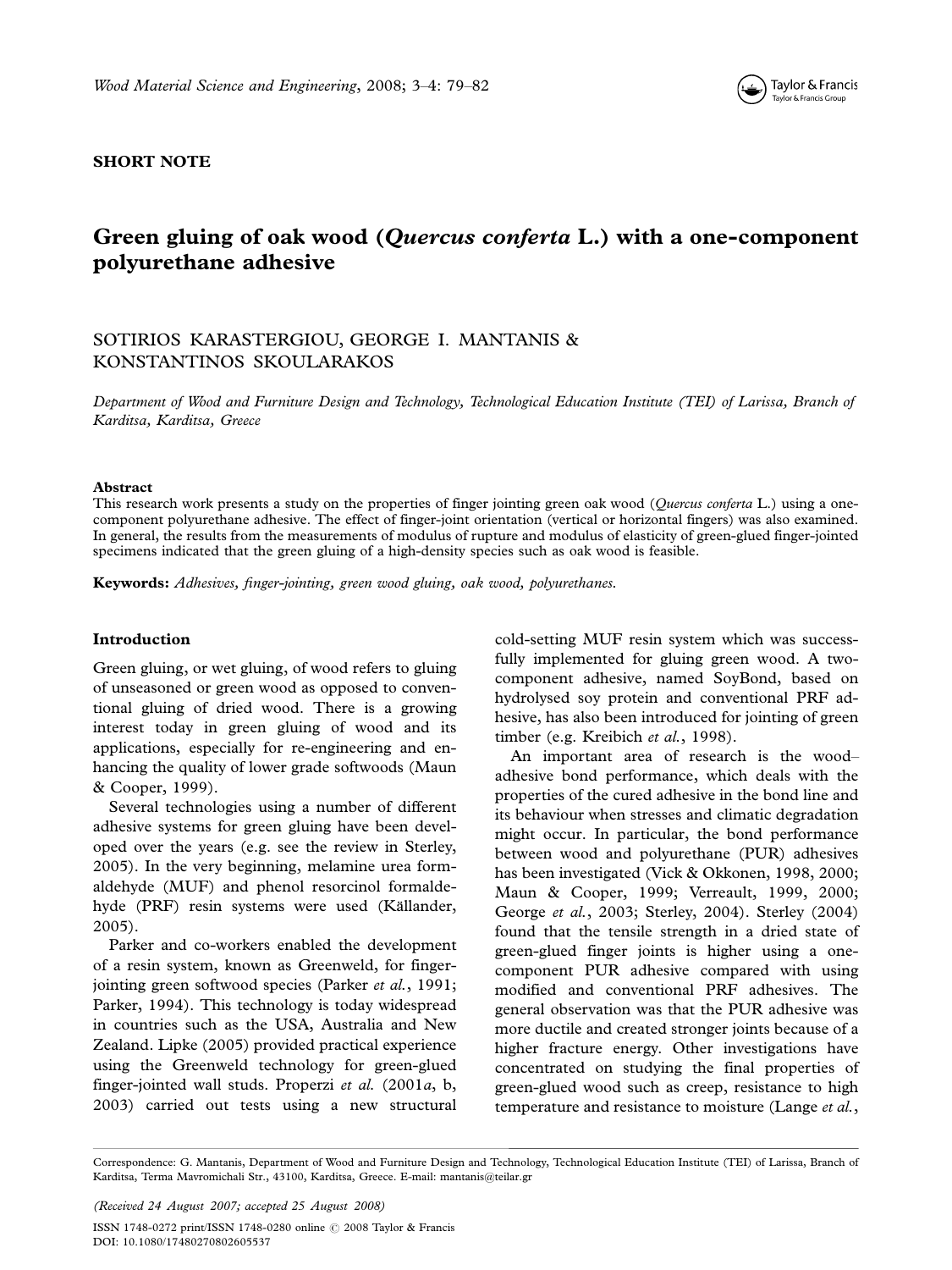| MOR (MPa)      |                     |                      |                     |                      |  |  |  |
|----------------|---------------------|----------------------|---------------------|----------------------|--|--|--|
| Solid wood     | Horizontal fingers  |                      | Vertical fingers    |                      |  |  |  |
|                |                     | Finger length (mm)   |                     |                      |  |  |  |
| $99.2 \pm 5.9$ | 4<br>$62.2 \pm 5.9$ | 10<br>$71.6 \pm 7.1$ | 4<br>$68.3 \pm 7.1$ | 10<br>$74.9 \pm 8.1$ |  |  |  |

Table I. Modulus of rupture (MOR) of green-glued finger-jointed oak wood.

Note: data are shown as mean  $+SD$ .

2000; Rajakaruna, 2001; Richter & Schirle, 2002; Serrano, 2004; Na et al., 2005).

Several studies have also demonstrated equal or superior strength for green-glued finger joints compared with dry-bonded reference joints, showing that acceptable joint strength can be achieved (Sterley, 2004, 2005; Pommier et al., 2005; Lipke, 2005; Källander, 2005; Pommier & Elbez, 2006). In addition, a pilot plant for scaling up the technology of finger-jointing green maritime pine is underway in France with the participation of many industrial companies and sawmills (Elbez, 2006).

The objective of this work was to investigate the potential of finger-jointing green oak wood (Quercus conferta L.), using a one-component PUR adhesive. The work presented here includes the results from measurements of modulus of rupture (MOR) and modulus of elasticity (MOE) of green-glued fingerjointed specimens.

#### Materials and methods

Green oak wood (Q. conferta L.), a common Greek hardwood species characterized by short dimensions, originating from Pindos mountain area, was used in this work. Oak wood with an average density of  $0.76 \text{ g cm}^{-3}$   $(0.74 - 0.79 \text{ g cm}^{-3})$  was cut into small specimens with dimensions  $50 \times 30 \times$  $400 \text{ mm}^3$ , physical defects having first been removed according to EN 385/2001. The average moisture content was approximately 57%, ranging between 45% and 75%. Finger profiling of the specimens was performed by profiling cutter heads with the following characteristics: 4 and 10 mm finger length and 1.6 and 3.8 mm pitch, respectively. The adhesive used was a one-component PUR adhesive donated by the resin manufacturer Dynea ASA (Prefere 6000), and was applied by a small brush on one side of the joints. The applied end pressure  $(\sim 6 8 \text{ N mm}^{-2}$ ) was accomplished with manually operated press and lasted for 60 s. The green-glued finger-jointed specimens as well as the solid oak wood controls were conditioned  $(20^{\circ}$ C temperature, 65% relative humidity) to a moisture content of  $\sim$ 12% and then cut to the dimensions  $20 \times 20 \times$ 360 mm<sup>3</sup>. The bending strength, i.e. MOR, as well as the bending MOE, of the tested specimens were evaluated according to standards ISO 10983/1999 and DIN 52186/1978 (three-point bending). In addition, the effect of finger-joint orientation (vertical or horizontal fingers) was examined. For each finger length, 30 specimens were tested according to EN 385/2001. In all tests, the loading of the glued specimens was carried out in the tangential direction.

#### Results and discussion

The results are shown in Tables I and II. The solid oak wood controls had an average MOR strength of 99.2 MPa (Table I). The MOR of the 4 mm long finger-jointed specimens was 62.2 and 68.3 MPa in the horizontal and vertical orientation, respectively. For the 10 mm long specimens, the MOR varied from 71.6 MPa (horizontal orientation) to 74.9 MPa (vertical orientation). A wood failure mode was

Table II. Modulus of elasticity (MOE) of green-glued finger-jointed oak wood.

| MOE (GPa)      |                     |                      |                     |                      |  |  |  |
|----------------|---------------------|----------------------|---------------------|----------------------|--|--|--|
| Solid wood     | Horizontal fingers  |                      | Vertical fingers    |                      |  |  |  |
|                |                     | Finger length (mm)   |                     |                      |  |  |  |
| $10.7 \pm 1.3$ | 4<br>$10.0 \pm 0.8$ | 10<br>$10.7 \pm 0.9$ | 4<br>$11.6 \pm 1.4$ | 10<br>$12.2 \pm 1.3$ |  |  |  |

Note: data are shown as mean $\pm$ SD.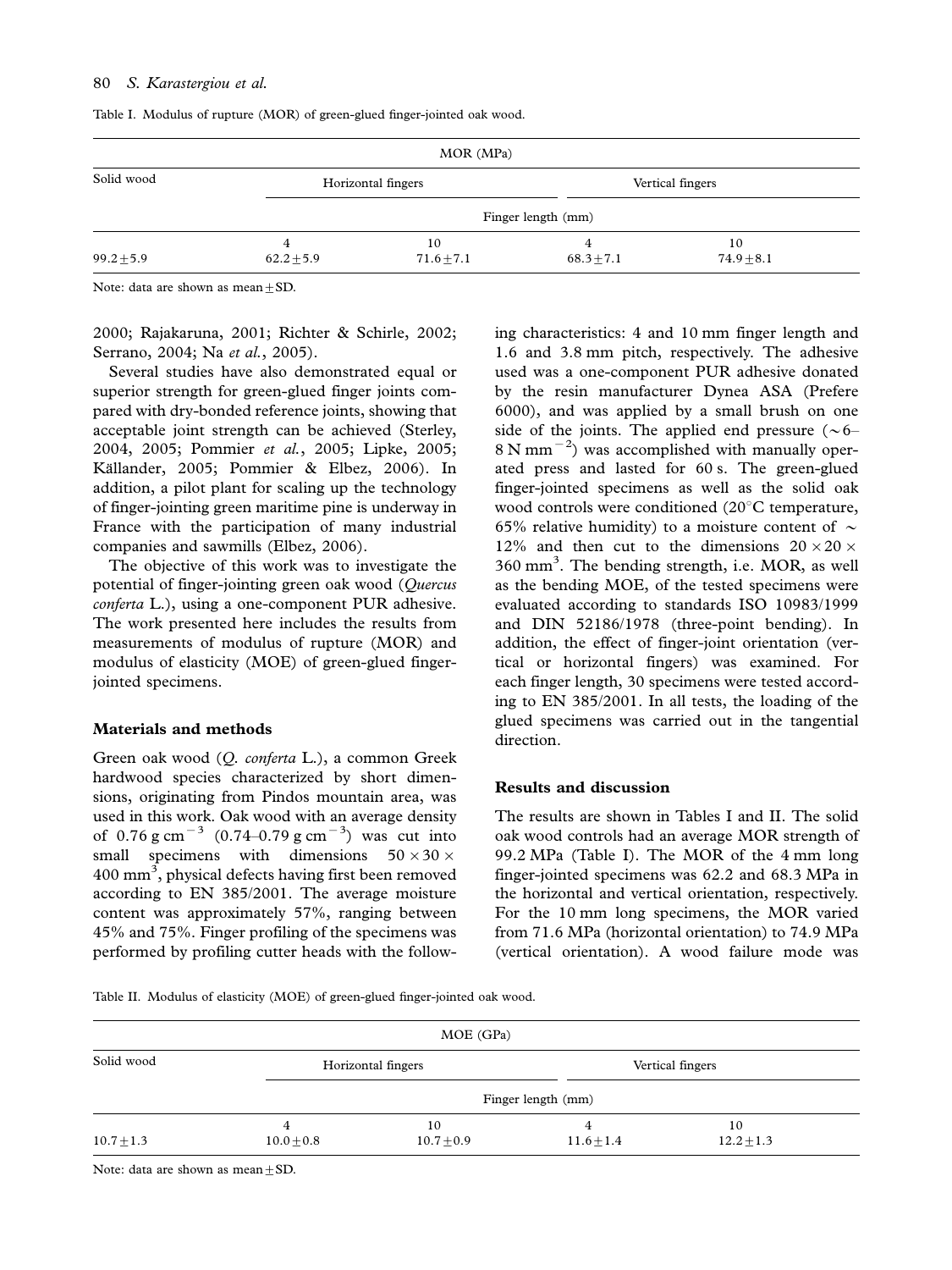observed in almost all of the specimens. The bending strength was clearly dependent on the finger orientation, since in all instances higher MOR values were obtained with the vertical finger-jointed wood.

The MOE of the solid oak wood controls was 10.7 GPa (Table II). The MOE of the 4 mm long finger-jointed specimens was estimated to be 10.0 and 11.6 GPa in the horizontal and vertical orientation, respectively. For the 10 mm long specimens, the MOE varied from 10.7 GPa (horizontal orientation) to 12.2 GPa (vertical orientation). In other words, these results indicate that the MOE values for greenglued oak wood were on the same level as those for the solid wood controls. As for the MOR, a higher MOE was found in all cases for the specimens with 10 mm length and for specimens with vertical fingers.

This work indicates that green-glued finger-jointing of a high-density species such as oak wood is feasible, with regard to the resulting MOR and MOE properties. However, more trials using the same wood species, which is available in large quantities in southern Europe, and other adhesive systems, should be carried out.

#### Acknowledgements

The financial aid from the National Ministry of Education (EPEAEK Office) for this research work through ''Archimedes Programme II'' is highly acknowledged. The authors thank also Mr Egil Ormstad and Mr Ronny Bredesen, as well as the resin manufacturer Dynea ASA, for the kind supply of polyurethane glue.

#### References

- Elbez, G. (2006). A new pilot plant for finger-jointing green maritime pine in France. Announcement in COST Action E34 Meeting, Working Group II, Brussels, Belgium, 27-28 September.
- George, B., Simon, C., Properzi, M. & Pizzi, A. (2003). Comparative creep characteristics of structural glulam wood adhesives. Holz als Roh- und Werkstoff, 61, 79-80.
- Källander, B. (2005). European standards with influence on green glued products. In B. Källander (Ed.) Green gluing of wood: Process, products, market. Proceedings of COST Action E34 International Workshop, Böras, Sweden, 7-8 April 2005 (pp.  $71 - 74$ .
- Kreibich, R. E., Steynberg, P. J.& Hemingway, R. W. (1998). End jointing green lumber with SoyBond. In J. S. Swanson (Ed.) Proceedings of the 2nd Biennial Residual Wood Conference, 4-5 November (pp. 28-36). Richmond, BC: MCTI Communications.
- Lange, D. A., Fields, J. T.& Stirn, S. A. (2000). Fingerjoint application potentials for one-part polyurethanes. In Wood Adhesives 2000, Extended Abstracts. Proceedings No. 7260 (pp.  $17-18$ ). Madison, WI: Forest Products Society.
- Lipke, M. (2005). Green glued fingerjoint wall studs: Industrial experience of Hampton Lumber Mills. In B. Källander (Ed.) Green gluing of wood: Process, products, market. Proceedings of COST Action E34 International Workshop, Böras, Sweden, 7-8 April 2005 (pp. 91-98).
- Maun, K. & Cooper, G. (1999). Re-engineering softwood for constructional use by wet (green) gluing. In S. Berti, N. Macchioni, M. Negri & E. Rachello (Eds.), Industrial end-uses of fast-grown species. Proceedings of Eurowood Technical Workshop, Florence, Italy (pp. 47-59).
- Na, B., Pizzi, A., Delmotte, L. & Lu, X. (2005). One-component polyurethane adhesives for green wood gluing: Structure and temperature-dependent creep. Journal of Applied Polymer Science, 96, 1231-1243.
- Parker, J. R. (1994). Greenweld process for engineered wood products. In Proceedings of the International Panel and Engineered Wood Technology Exposition, Atlanta, GA, USA, 5 October 1994 (pp. 10-17).
- Parker, J. R., Taylor, J. B., Placket, D. V. & Lomax, R. E. (1991). Method of joining wood. US Patent No. 5,674,338.
- Pommier, R. & Elbez, G. (2006). Finger-jointing green softwood: Evaluation of the interaction between polyurethane adhesive and wood. Wood Material Science and Engineering, 1, 127-137.
- Pommier, R., Coureau, J. L. & Legrand, G. (2005). Finger jointing of green maritime pine timber: Evaluation of different adhesives and determination of resulting bending strength. In B. Källander (Ed.) Green gluing of wood: Process, products, market. Proceedings of COST Action E34 International Workshop, Böras, Sweden, 7-8 April 2005  $(pp. 48-54)$ .
- Properzi, M., Pizzi, A. & Uzielli, L. (2001a). Performance limits of pure MUF honeymoon adhesives for exterior grade glulam and finger joints. Holzforschung und Holzverwertung, 53,  $73 - 77$ .
- Properzi, M., Pizzi, A. & Uzielli, L. (2001b). Honeymoon MUF adhesives for exterior grade glulam. Holz als Roh- und Werkstoff, 59, 413-421.
- Properzi, M., Pizzi, A. & Uzielli, L. (2003). Comparative wet wood gluing performance of different types of glulam wood adhesives. Holz als Roh- und Werkstoff, 61, 77-78.
- Rajakaruna, M. P. (2001). Strength and durability of Radiata pine bonded with polyurethane adhesives. In S. Aicher & H. W. Reinhardt (Eds.), Proceedings of the International RILEM Symposium: Joints in timber structures. RILEM Publications S.A.R.L. (pp. 453-462).
- Richter, K. & Schirle, M. A. (2002). Behavior of 1 K PUR adhesives under increased moisture and temperature conditions. In A. Teischinger & R. Stingl (Eds.), Proceedings of the International Symposium on Wood Based Materials, Vienna, Austria, 19-20 September 2002 (pp. 149-154).
- Serrano, E. (2004). A numerical study of the shear-strengthpredicting capabilities of test specimens for wood-adhesive bonds. International Journal of Adhesion and Adhesives, 24(1),  $23 - 35$ .
- Sterley, M. (2004). Green gluing of wood. Licentiate thesis. Department of Civil and Architectural Engineering, KTH-Royal Institute of Technology, Division of Building Materials, Stockholm, Sweden, TRITA-BYMA 2004, 2.
- Sterley, M. (2005). Finger jointing of green Scots pine. In B. Källander (Ed.) Green gluing of wood: Process, products, market. Proceedings of COST Action E34 International Workshop, Böras, Sweden, 7-8 April 2005 (pp. 55-65).